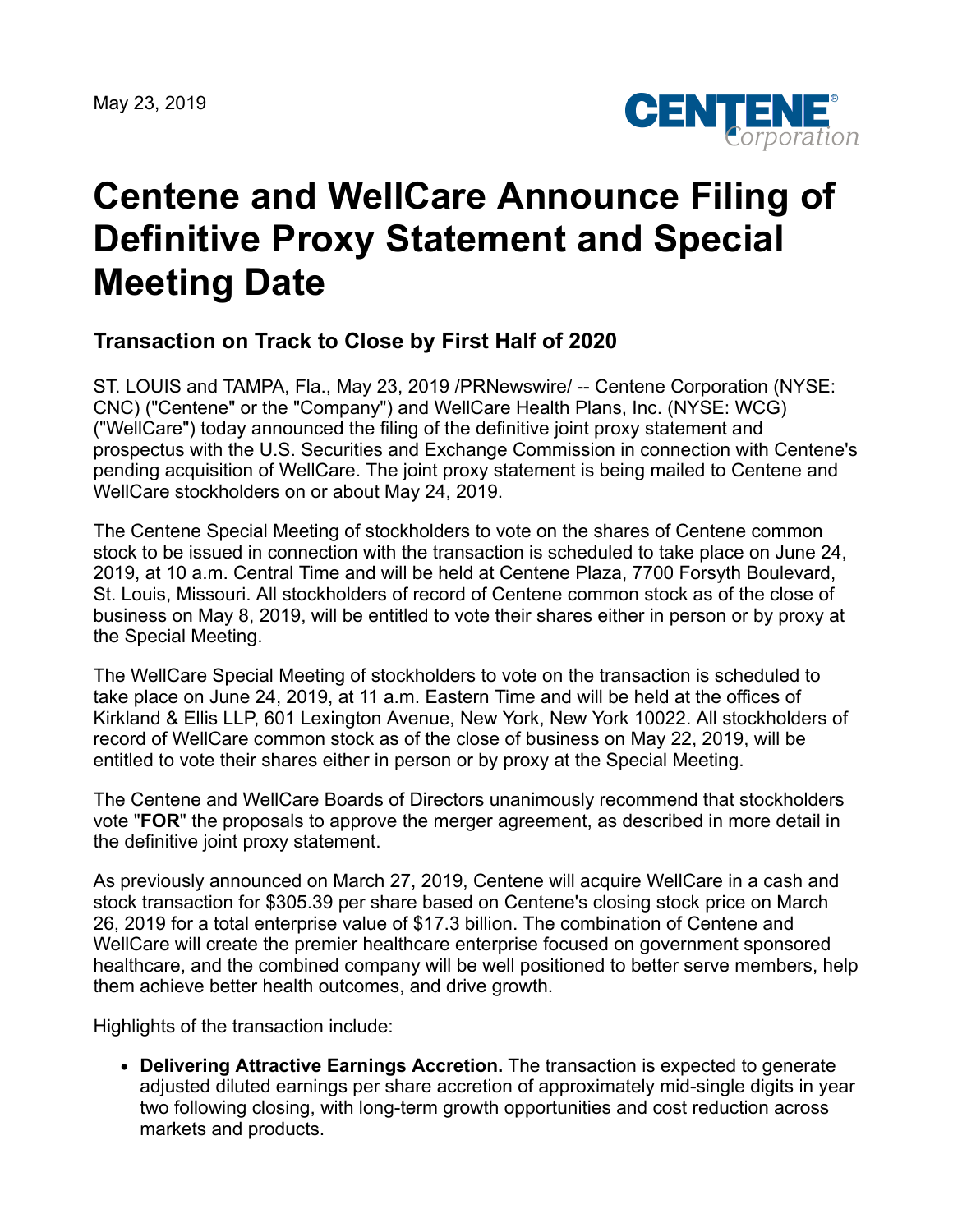- **Driving Long-Term Stockholder Value Creation.** The combination is expected to generate approximately \$500 million of annual net cost synergies by year two and pretax annual long-term run-rate net synergies of more than \$700 million.
- **Building on Centene's Strong Track Record of Financial and Operational Outperformance.** The addition of WellCare is an important step in Centene's shortand long-term growth strategy and is expected to build on Centene's strong track record of stockholder value creation. Centene has delivered total stockholder return over the five and 10 year periods ending 2018 of 259% and 1,230%, respectively, outperforming the S&P 500 and its peers.
- **Delivering Significant Benefits to Members and Government Partners.** The combined company would be the leader in government-sponsored healthcare with increased scale and diversification both geographically and in its managed care service offerings, and enhance access to high-quality services for members. Its more than 23 million members across 50 states would benefit from its affordable and highquality products.
- **Supporting Shared Commitment to Local Communities.** Centene and WellCare share strong commitments to the communities in which their employees and members live and work. The combined company will enhance its already robust efforts to address the social determinants of health such as food insecurity, housing instability, homelessness, unemployment, lack of access to transportation and other non-medical barriers to health.

Centene and WellCare continue to expect that the transaction will close by the first half of 2020, subject to approval by Centene and WellCare stockholders, clearance under the Hart-Scott Rodino Act, receipt of required state regulatory approvals and other customary closing conditions.

Centene stockholders who need assistance in completing the proxy card, need additional copies of the proxy materials, or have questions regarding the Centene Special Meeting may contact Centene's proxy solicitors:

> **Morrow Sodali, LLC** (800) 662-5200 (toll-free) (203) 658-9400 (collect) Email: [cnc@morrowsodali.com](mailto:cnc@morrowsodali.com)

> > or

**Saratoga Proxy Consulting LLC** (888) 368-0379 (toll-free) (212) 257-1311 (collect) Email: *[info@saratogaproxy.com](mailto:info@saratogaproxy.com)* 

WellCare stockholders who need assistance in completing the proxy card, need additional copies of the proxy materials, or have questions regarding the WellCare Special Meeting may contact WellCare's proxy solicitor:

> **Innisfree M&A Incorporated** (888) 750-5834 (toll-free)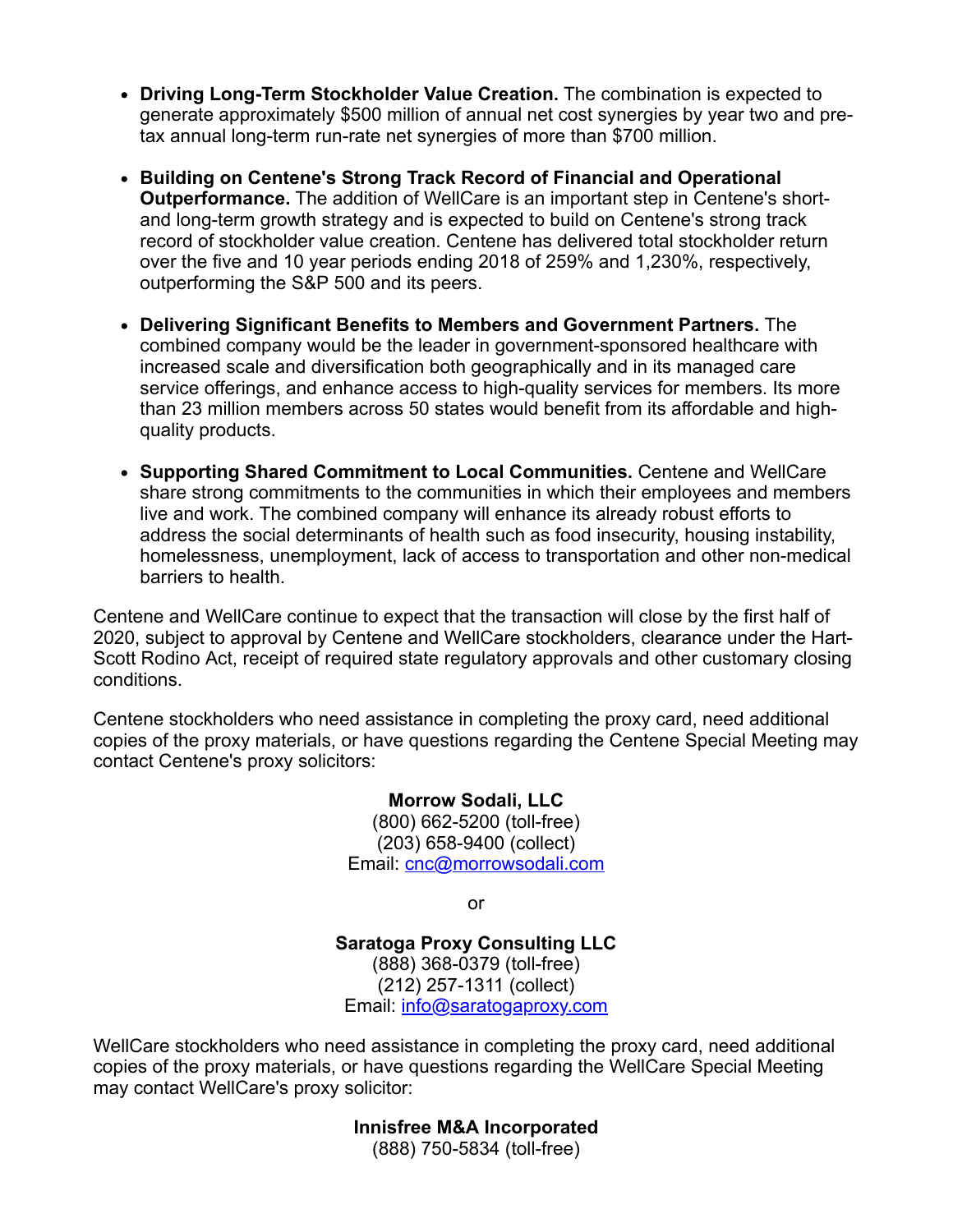## **About Centene**

Centene Corporation, a Fortune 100 company, is a diversified, multi-national healthcare enterprise that provides a portfolio of services to government sponsored and commercial healthcare programs, focusing on under-insured and uninsured individuals. Many receive benefits provided under Medicaid, including the State Children's Health Insurance Program (CHIP), as well as Aged, Blind or Disabled (ABD), Foster Care and Long-Term Services and Supports (LTSS), in addition to other state-sponsored programs, Medicare (including the Medicare prescription drug benefit commonly known as "Part D"), dual eligible programs and programs with the U.S. Department of Defense. Centene also provides healthcare services to groups and individuals delivered through commercial health plans. Centene operates local health plans and offers a range of health insurance solutions. It also contracts with other healthcare and commercial organizations to provide specialty services including behavioral health management, care management software, correctional healthcare services, dental benefits management, commercial programs, home-based primary care services, life and health management, vision benefits management, pharmacy benefits management, specialty pharmacy and telehealth services.

Centene uses its investor relations website to publish important information about the Company, including information that may be deemed material to investors. Financial and other information about Centene is routinely posted and is accessible on Centene's investor relations website, <http://www.centene.com/investors>.

### **About WellCare Health Plans, Inc.**

Headquartered in Tampa, Fla., WellCare Health Plans, Inc. (NYSE: WCG) focuses primarily on providing government-sponsored managed care services to families, children, seniors and individuals with complex medical needs primarily through Medicaid, Medicare Advantage and Medicare Prescription Drug Plans, as well as individuals in the Health Insurance Marketplace. WellCare serves approximately 6.3 million members nationwide as of March 31, 2019. For more information about WellCare, please visit the company's website at [www.wellcare.com](https://urldefense.proofpoint.com/v2/url?u=https-3A__c212.net_c_link_-3Ft-3D0-26l-3Den-26o-3D2449854-2D1-26h-3D3451567915-26u-3Dhttps-253A-252F-252Fwww.wellcare.com-252F-26a-3Dwww.wellcare.com&d=DwMFAg&c=d4QUMdAn6M0Mbv3jzCCgJ4TWUi-bKfYzDU5LNH0X26s&r=MqvMsYJM5xQM3FHdL4OWLol_b7_h0AyiaVwwfR0Ql04&m=BxZ_bHJY7q_JLJ442Hi5Ty5GgMvEAxJhDnGrxOdqOGw&s=CnC5cOGVo2Z7XV8nq9f3VWqm6bkkHgs3H_x0LeUu-3c&e=).

#### **Cautionary Statement on Forward-Looking Statements of Centene**

All statements, other than statements of current or historical fact, contained in this communication are forward-looking statements. Without limiting the foregoing, forwardlooking statements often use words such as "believe," "anticipate," "plan," "expect," "estimate," "intend," "seek," "target," "goal," "may," "will," "would," "could," "should," "can," "continue" and other similar words or expressions (and the negative thereof). In particular, these statements include, without limitation, statements about Centene's future operating or financial performance, market opportunity, growth strategy, competition, expected activities in completed and future acquisitions, including statements about the impact of Centene's proposed acquisition of WellCare Health Plans, Inc. (the "WellCare Transaction"), Centene's recent acquisition (the "Fidelis Care Transaction") of substantially all the assets of New York State Catholic Health Plan, Inc., d/b/a Fidelis Care New York ("Fidelis Care"), investments and the adequacy of Centene's available cash resources.

These forward-looking statements reflect Centene's current views with respect to future events and are based on numerous assumptions and assessments made by us in light of Centene's experience and perception of historical trends, current conditions, business strategies, operating environments, future developments and other factors Centene believes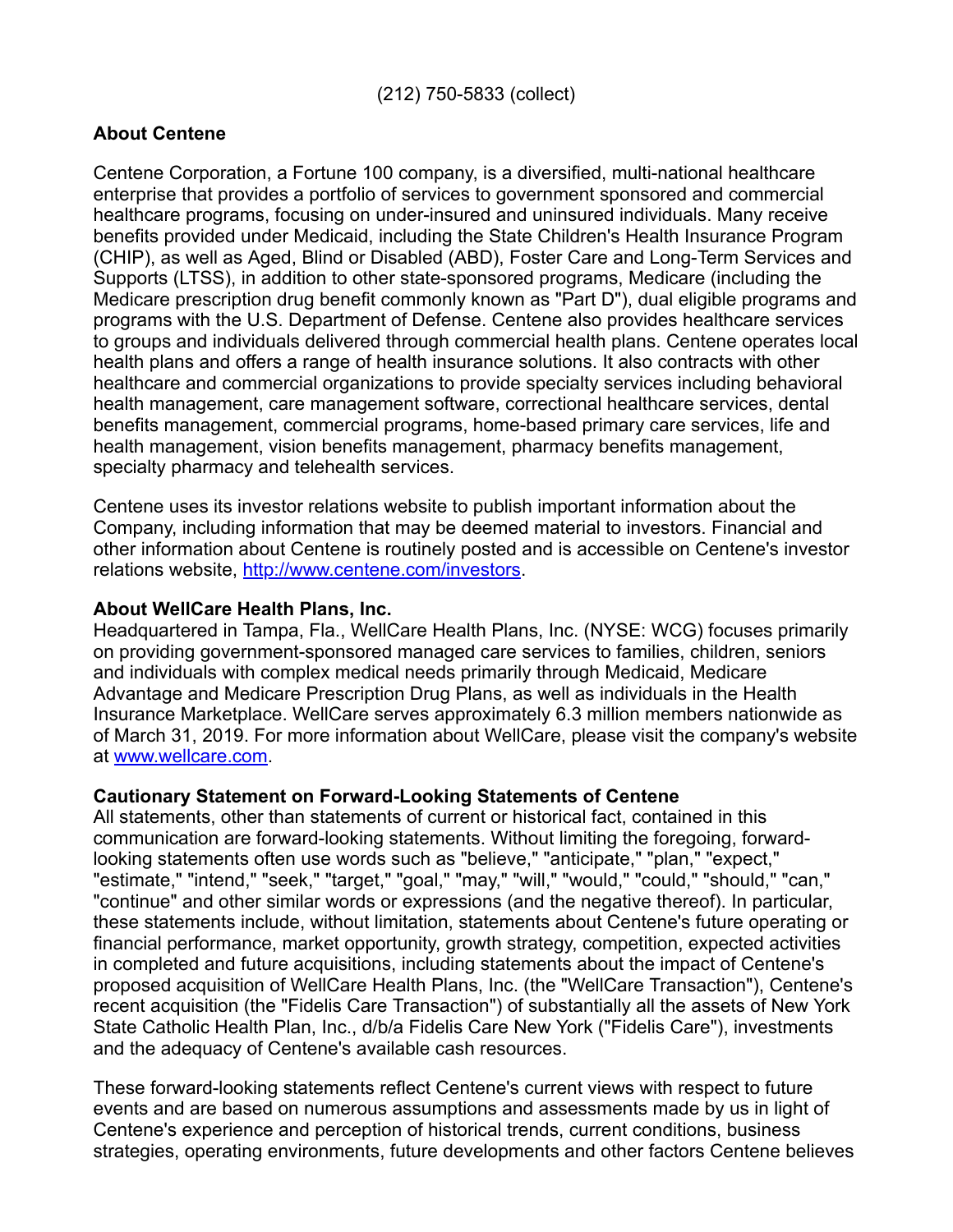appropriate. By their nature, forward-looking statements involve known and unknown risks and uncertainties and are subject to change because they relate to events and depend on circumstances that will occur in the future, including economic, regulatory, competitive and other factors that may cause Centene's or its industry's actual results, levels of activity, performance or achievements to be materially different from any future results, levels of activity, performance or achievements expressed or implied by these forward-looking statements. These statements are not guarantees of future performance and are subject to risks, uncertainties and assumptions.

All forward-looking statements included in this filing are based on information available to us on the date of this communication. Except as may be otherwise required by law, Centene undertakes no obligation to update or revise the forward-looking statements included in this communication, whether as a result of new information, future events or otherwise, after the date of this filing. You should not place undue reliance on any forward-looking statements, as actual results may differ materially from projections, estimates, or other forward-looking statements due to a variety of important factors, variables and events including, but not limited to, the following: (i) the risk that regulatory or other approvals required for the WellCare Transaction may be delayed or not obtained or are obtained subject to conditions that are not anticipated that could require the exertion of management's time and Centene's resources or otherwise have an adverse effect on Centene; (ii) the risk that Centene's stockholders do not approve the issuance of shares of Centene common stock in the WellCare Transaction; (iii) the risk that WellCare's stockholders do not adopt the merger agreement; (iv) the possibility that certain conditions to the consummation of the WellCare Transaction will not be satisfied or completed on a timely basis and accordingly the WellCare Transaction may not be consummated on a timely basis or at all; (v) uncertainty as to the expected financial performance of the combined company following completion of the WellCare Transaction; (vi) the possibility that the expected synergies and value creation from the WellCare Transaction will not be realized, or will not be realized within the expected time period; (vii) the exertion of management's time and Centene's resources, and other expenses incurred and business changes required, in connection with complying with the undertakings in connection with any regulatory, governmental or third party consents or approvals for the WellCare Transaction; (viii) the risk that unexpected costs will be incurred in connection with the completion and/or integration of the WellCare Transaction or that the integration of WellCare will be more difficult or time consuming than expected; (ix) the risk that potential litigation in connection with the WellCare Transaction may affect the timing or occurrence of the WellCare Transaction or result in significant costs of defense, indemnification and liability; (x) a downgrade of the credit rating of Centene's indebtedness, which could give rise to an obligation to redeem existing indebtedness; (xi) unexpected costs, charges or expenses resulting from the WellCare Transaction; (xii) the possibility that competing offers will be made to acquire WellCare; (xiii) the inability to retain key personnel; (xiv) disruption from the announcement, pendency and/or completion of the WellCare Transaction, including potential adverse reactions or changes to business relationships with customers, employees, suppliers or regulators, making it more difficult to maintain business and operational relationships; and (xv) the risk that, following the WellCare Transaction, the combined company may not be able to effectively manage its expanded operations.

Additional factors that may cause actual results to differ materially from projections, estimates, or other forward-looking statements include, but are not limited to, the following: (i) Centene's ability to accurately predict and effectively manage health benefits and other operating expenses and reserves; (ii) competition; (iii) membership and revenue declines or unexpected trends; (iv) changes in healthcare practices, new technologies, and advances in medicine; (v) increased healthcare costs, (vi) changes in economic, political or market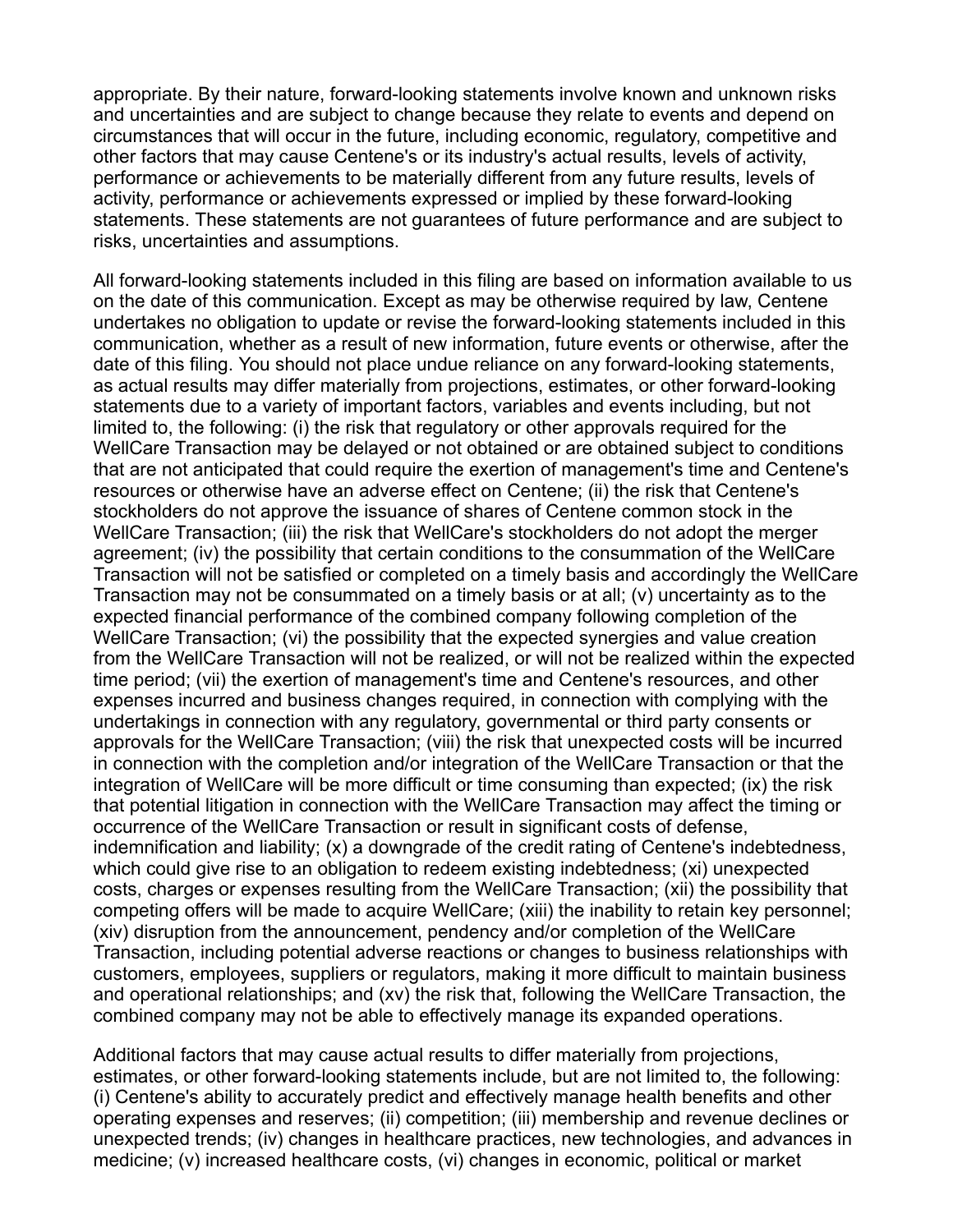conditions; (vii) changes in federal or state laws or regulations, including changes with respect to income tax reform or government healthcare programs as well as changes with respect to the Patient Protection and Affordable Care Act and the Health Care and Education Affordability Reconciliation Act, collectively referred to as the Affordable Care Act ("ACA"), and any regulations enacted thereunder that may result from changing political conditions or judicial actions, including the ultimate outcome of the District Court decision in "Texas v. United States of America" regarding the constitutionality of the ACA; (viii) rate cuts or other payment reductions or delays by governmental payors and other risks and uncertainties affecting Centene's government businesses; (ix) Centene's ability to adequately price products on federally facilitated and state-based Health Insurance Marketplaces; (x) tax matters; (xi) disasters or major epidemics; (xii) the outcome of legal and regulatory proceedings; (xiii) changes in expected contract start dates; (xiv) provider, state, federal and other contract changes and timing of regulatory approval of contracts; (xv) the expiration, suspension, or termination of Centene's contracts with federal or state governments (including but not limited to Medicaid, Medicare, TRICARE or other customers); (xvi) the difficulty of predicting the timing or outcome of pending or future litigation or government investigations; (xvii) challenges to Centene's contract awards; (xviii) cyber-attacks or other privacy or data security incidents; (xix) the possibility that the expected synergies and value creation from acquired businesses, including, without limitation, the Fidelis Care Transaction, will not be realized, or will not be realized within the expected time period; (xx) the exertion of management's time and Centene's resources, and other expenses incurred and business changes required in connection with complying with the undertakings in connection with any regulatory, governmental or third party consents or approvals for acquisitions, including the Fidelis Care Transaction; (xxi) disruption caused by significant completed and pending acquisitions, including, among others, the Fidelis Care Transaction, making it more difficult to maintain business and operational relationships; (xxii) the risk that unexpected costs will be incurred in connection with the completion and/or integration of acquisition transactions, including, among others, the Fidelis Care Transaction; (xxiii) changes in expected closing dates, estimated purchase price and accretion for acquisitions; (xxiv) the risk that acquired businesses, including Fidelis Care, will not be integrated successfully; (xxv) the risk that, following the Fidelis Care Transaction, Centene may not be able to effectively manage its expanded operations; (xxvi) restrictions and limitations in connection with Centene's indebtedness; (xxvii) Centene's ability to maintain the Centers for Medicare and Medicaid Services (CMS) Star ratings and maintain or achieve improvement in other quality scores in each case that can impact revenue and future growth; (xxviii) availability of debt and equity financing, on terms that are favorable to us; (xxxix) inflation; and (xxx) foreign currency fluctuations.

This list of important factors is not intended to be exhaustive. We discuss certain of these matters more fully, as well as certain other factors that may affect Centene's business operations, financial condition and results of operations, in Centene's filings with the Securities and Exchange Commission (the "SEC"), including the registration statement on Form S-4 filed by Centene with the Securities and Exchange Commission on May 23, 2019 (the "Registration Statement"), and Centene's Annual Report on Form 10-K, quarterly reports on Form 10-Q and current reports on Form 8-K. Due to these important factors and risks, Centene cannot give assurances with respect to Centene's future performance, including without limitation Centene's ability to maintain adequate premium levels or Centene's ability to control its future medical and selling, general and administrative costs.

#### **Cautionary Statement on Forward-Looking Statements of WellCare**

All statements, other than statements of current or historical fact, contained in this communication are forward-looking statements. Without limiting the foregoing, forward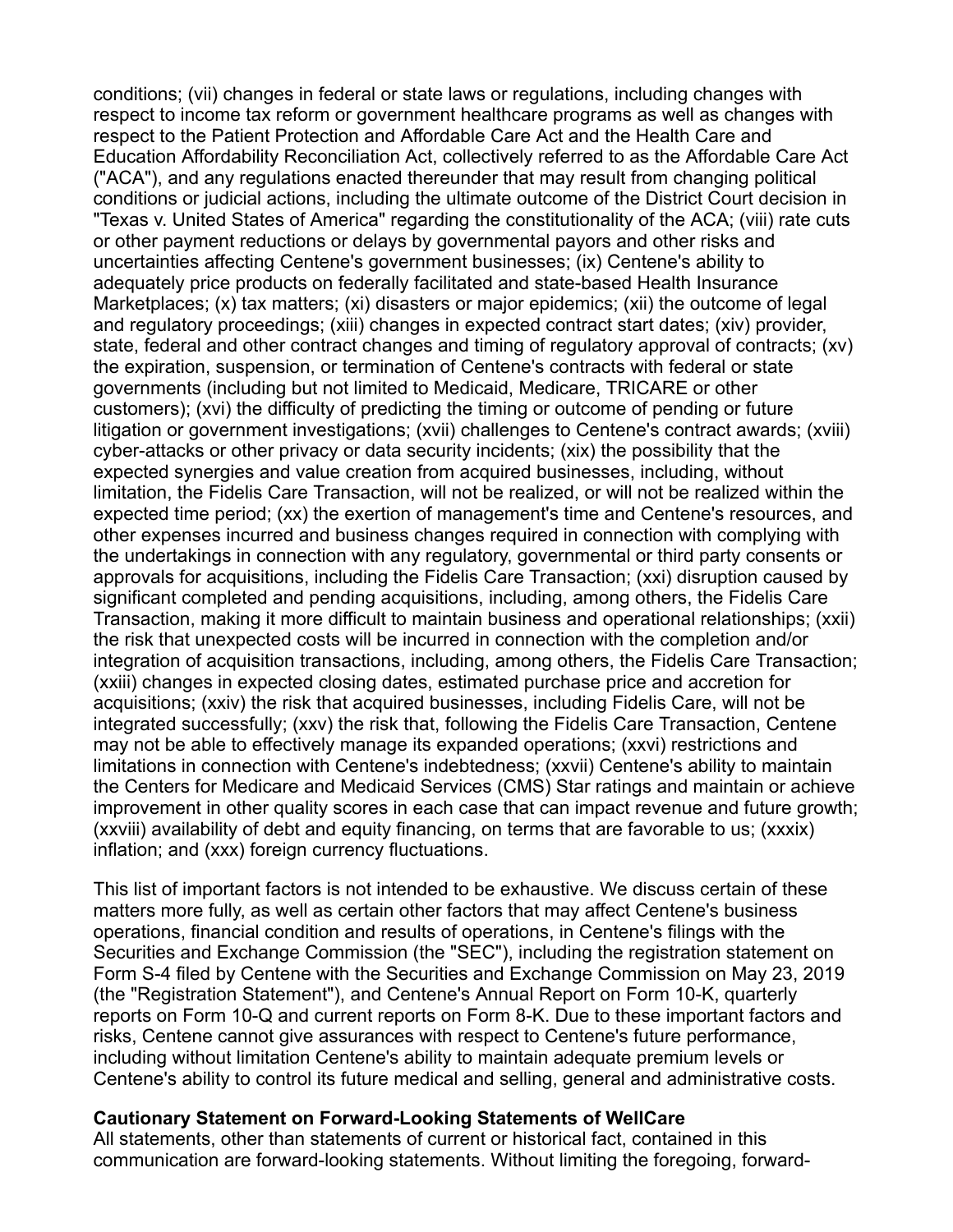looking statements often use words such as "believe," "anticipate," "plan," "expect," "estimate," "intend," "seek," "target," "goal," "may," "will," "would," "could," "should," "can," "continue" and other similar words or expressions (and the negative thereof). Such forwardlooking statements are intended to be covered by the safe-harbor provisions for forwardlooking statements contained in the Private Securities Litigation Reform Act of 1995, and this statement is included for purposes of complying with these safe-harbor provisions. In particular, these statements include, without limitation, statements about WellCare's future operating or financial performance, market opportunity, growth strategy, competition, expected activities in completed and future acquisitions, including statements about the impact of the Transaction, investments and the adequacy of WellCare's available cash resources.

These forward-looking statements reflect WellCare's current views with respect to future events and are based on numerous assumptions and assessments made by WellCare in light of WellCare's experience and perception of historical trends, current conditions, business strategies, operating environments, future developments and other factors WellCare believes appropriate. By their nature, forward-looking statements involve known and unknown risks and uncertainties and are subject to change because they relate to events and depend on circumstances that will occur in the future, including economic, regulatory, competitive and other factors that may cause WellCare or its industry's actual results, levels of activity, performance or achievements to be materially different from any future results, levels of activity, performance or achievements expressed or implied by these forward-looking statements. These statements are not guarantees of future performance and are subject to risks, uncertainties and assumptions.

All forward-looking statements included in this filing are based on information available to WellCare on the date of this communication. Except as may be otherwise required by law. WellCare undertakes no obligation to update or revise the forward-looking statements included in this communication, whether as a result of new information, future events or otherwise, after the date of this filing. You should not place undue reliance on any forwardlooking statements, as actual results may differ materially from projections, estimates, or other forward-looking statements due to a variety of important factors, variables and events including, but not limited to, the following: (i) the risk that regulatory or other approvals required for the Transaction may be delayed or not obtained or are obtained subject to conditions that are not anticipated that could require the exertion of management's time and WellCare's resources or otherwise have an adverse effect on WellCare; (ii) the risk that Centene's stockholders do not approve the issuance of shares of Centene common stock in the Transaction; (iii) the risk that WellCare's stockholders do not adopt the merger agreement; (iv) the possibility that certain conditions to the consummation of the Transaction will not be satisfied or completed on a timely basis and accordingly the Transaction may not be consummated on a timely basis or at all; (v) uncertainty as to the expected financial performance of the combined company following completion of the Transaction; (vi) the possibility that the expected synergies and value creation from the Transaction will not be realized, or will not be realized within the expected time period; (vii) the exertion of management's time and WellCare's resources, and other expenses incurred and business changes required, in connection with complying with the undertakings in connection with any regulatory, governmental or third party consents or approvals for the Transaction; (viii) the risk that unexpected costs will be incurred in connection with the completion and/or integration of the Transaction or that the integration of WellCare will be more difficult or time consuming than expected; (ix) the risk that potential litigation in connection with the Transaction may affect the timing or occurrence of the Transaction or result in significant costs of defense, indemnification and liability; (x) a downgrade of the credit rating of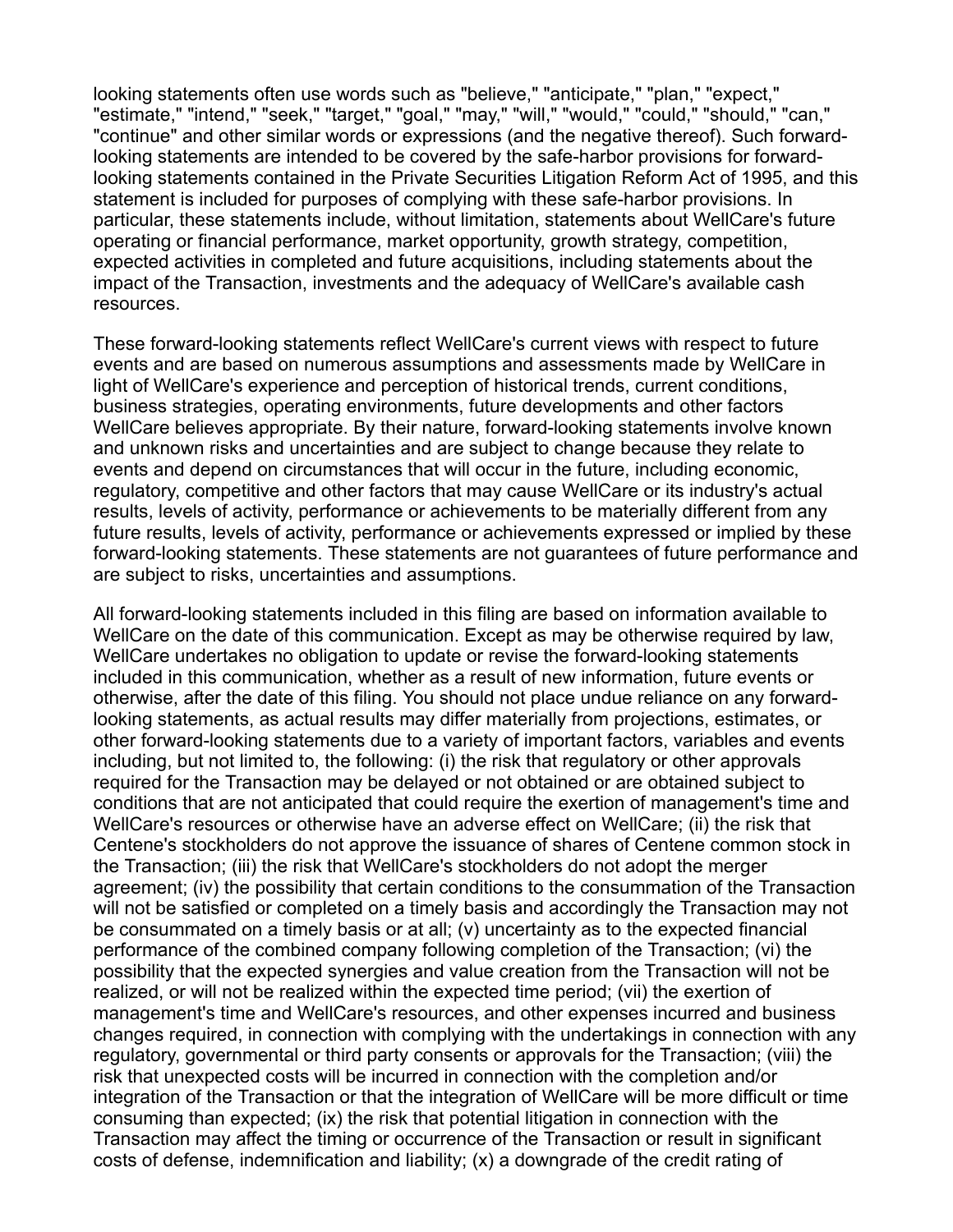WellCare's indebtedness, which could give rise to an obligation to redeem existing indebtedness; (xi) unexpected costs, charges or expenses resulting from the Transaction; (xii) the possibility that competing offers will be made to acquire Centene; (xiii) the inability to retain key personnel; (xiv) disruption from the announcement, pendency and/or completion of the Transaction, including potential adverse reactions or changes to business relationships with customers, employees, suppliers or regulators, making it more difficult to maintain business and operational relationships; and (xv) the risk that, following the Transaction, the combined company may not be able to effectively manage its expanded operations.

Additional factors that may cause actual results to differ materially from projections, estimates, or other forward-looking statements include, but are not limited to, the following: (i) WellCare's progress on top priorities such as integrating care management, advocating for WellCare's members, building advanced relationships with providers and government partners, ensuring a competitive cost position, and delivering prudent, profitable growth, (ii) WellCare's ability to effectively identify, estimate and manage growth, (iii) the ability to achieve accretion to WellCare's earnings, revenues or other benefits expected, (iv) disruption to business relationships, operating results, and business generally of WellCare, (v) potential reductions in Medicaid and Medicare revenue, (vi) WellCare's ability to estimate and manage medical benefits expense effectively, including through its vendors, (vii) WellCare's ability to negotiate actuarially sound rates, especially in new programs with limited experience, (viii) WellCare's ability to improve healthcare quality and access, (ix) the appropriation and payment by state governments of Medicaid premiums receivable, (x) the outcome of any protests and litigation related to Medicaid awards, (xi) the approval of Medicaid contracts by the Centers for Medicare & Medicaid Services, (xii) any changes to the programs or contracts, (xiii) WellCare's ability to address operational challenges related to new business and (xiv) WellCare's ability to meet the requirements of readiness reviews.

This list of important factors is not intended to be exhaustive. WellCare discusses certain of these matters more fully, as well as certain other factors that may affect its business operations, financial condition and results of operations, in its filings with the Securities and Exchange Commission (the "SEC"), including WellCare's Annual Report on Form 10-K, quarterly reports on Form 10-Q and current reports on Form 8-K. Due to these important factors and risks, WellCare cannot give assurances with respect to its future performance, including without limitation its ability to maintain adequate premium levels or its ability to control its future medical and selling, general and administrative costs.

#### **Important Additional Information and Where to Find It**

In connection with the WellCare Transaction, on May 23, 2019, Centene filed with the SEC the Registration Statement, which included a prospectus with respect to the shares of Centene's common stock to be issued in the WellCare Transaction and a joint proxy statement for Centene's and WellCare's respective stockholders (the "Joint Proxy Statement"). The SEC declared the Registration Statement effective on May 23, 2019, and the Joint Proxy Statement was first mailed to stockholders of Centene and WellCare on or about May 24, 2019. Each of Centene and WellCare may file other documents regarding the WellCare Transaction with the SEC. This communication is not a substitute for the Registration Statement, the Joint Proxy Statement or any other document that Centene or WellCare may send to their respective stockholders in connection with the WellCare Transaction. INVESTORS AND SECURITY HOLDERS OF CENTENE AND WELLCARE ARE URGED TO READ THE REGISTRATION STATEMENT, THE JOINT PROXY STATEMENT AND ANY OTHER RELEVANT DOCUMENTS (INCLUDING ANY AMENDMENTS OR SUPPLEMENTS THERETO) FILED WITH THE SEC CAREFULLY